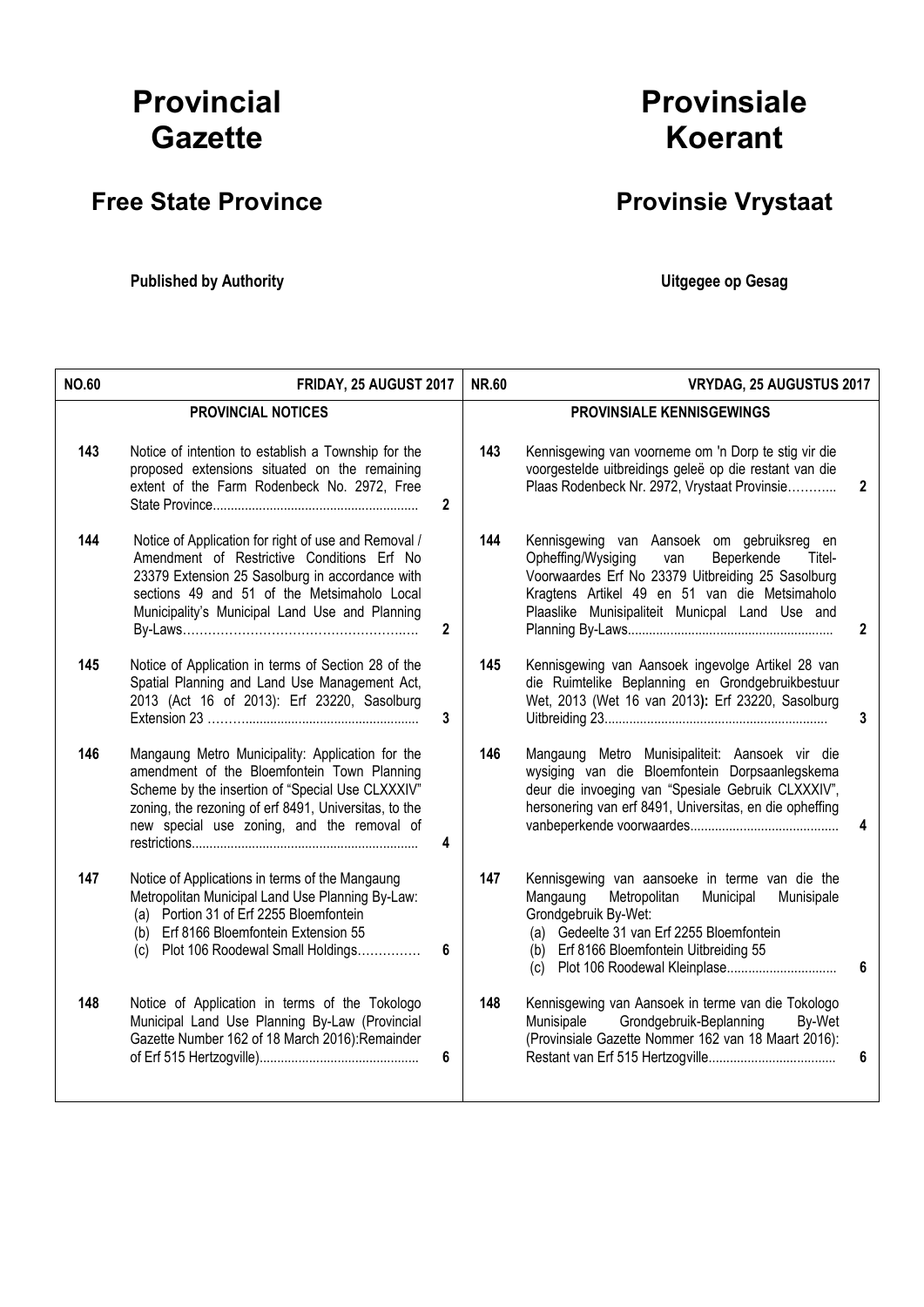| [PROVINCIAL NOTICE NO. 143 OF 2017]                                                                                                                                                                                                                                                                                                                                                                                                                                                                                                                                               | [PROVINSIALE KENNISGEWING NR. 143 VAN 2017]                                                                                                                                                                                                                                                                                                                                                                                                                                                                                                                                                                   |
|-----------------------------------------------------------------------------------------------------------------------------------------------------------------------------------------------------------------------------------------------------------------------------------------------------------------------------------------------------------------------------------------------------------------------------------------------------------------------------------------------------------------------------------------------------------------------------------|---------------------------------------------------------------------------------------------------------------------------------------------------------------------------------------------------------------------------------------------------------------------------------------------------------------------------------------------------------------------------------------------------------------------------------------------------------------------------------------------------------------------------------------------------------------------------------------------------------------|
| NOTICE OF INTENTION TO ESTABLISH A TOWNSHIP FOR THE<br>PROPOSED EXTENSIONS SITUATED ON THE REMAINING<br>EXTENT OF THE FARM RODENBECK NO. 2972, FREE STATE<br><b>PROVINCE</b>                                                                                                                                                                                                                                                                                                                                                                                                      | KENNISGEWING VAN VOORNEME OM 'N DORP TE STIG VIR DIE<br>VOORGESTELDE UITBREIDINGS GELEË OP DIE RESTANT VAN<br>DIE PLAAS RODENBECK NR. 2972, VRYSTAAT PROVINSIE                                                                                                                                                                                                                                                                                                                                                                                                                                                |
| We, Emendo Inc. Town and Regional Planners, being the authorised<br>agent of the owner of the Remaining Extent of the Farm Rodenbeck<br>No. 2972, hereby give notice in terms of section 47 (3)(a) of the<br>Mangaung Municipal Planning By Law read together with the Spatial<br>Planning and Land Use Management Act, 2013 (Act 16 Of 2013) that<br>the owner intends on establishing a township consisting of a total of<br>3100 erven to be situated on the Remaining Extent of the Farm<br>Rodenbeck No. 2972 and consisting of Proposed Extensions 1, 2, 3,<br>4, 5, and 6. | Ons, Emendo Inc Stads - en Streekbeplanners, synde die<br>gemagtigde agent van die eienaar van die Resterende Gedeelte van<br>die Plaas Rodenbeck Nr. 2972, gee hiermee ingevolge artikel 47 (3)<br>(a) van die Mangaung Munisipale Regsbeplanning Saamgelees met<br>die Wet op Ruimtelike Beplanning en Grondgebruikbestuur, 2013<br>(Wet 16 van 2013) dat die eienaar van voorneme is om 'n dorp te stig<br>wat bestaan uit 'n totaal van 3100 erwe wat gelee sal wees op die<br>Resterende Gedeelte van die Plaas Rodenbeck No. 2972 en<br>bestaande uit Van Voorgestelde Uitbreidings 1, 2, 3, 4, 5 en 6. |
| Particulars of the application will lie for inspection during normal office<br>hours at the office of the General Manager, Mangaung<br>Metropolitan Municipality, Planning Department, Civic Centre 8th<br>Floor, Corner of Nelson Mandela Drive and Markgraaf Streets,<br>Bloemfontein for a period of 30 days from 18 August 2017.                                                                                                                                                                                                                                              | Besonderhede van die aansoek le ter insae gedurende gewone<br>kantoorure by die kantoor van die Algemene Bestuurder,<br>Mangaung<br>Metropolitaanse<br>Munisipaliteit,<br><b>Beplanning</b><br>Departement, Burgersentrum 8ste Vloer, Hoek van Nelson<br>Mandelarylaan en Markgraafstraat, Bloemfontein, vir 'n tydperk<br>van 30 dae vanaf 18 Augustus 2017.                                                                                                                                                                                                                                                 |
| Objections, comments or representations in respect of the proposed<br>township must be lodged with or made in writing to the General<br>Manager, Mangaung Planning Department, PO Box 3704,<br><b>Mammui</b><br>Bloemfontein,<br>9300,<br>Attn:<br>Mahao;<br>mammui.mahao@mangaung.co.za; within a period of 30 days from<br>18 August 2017.                                                                                                                                                                                                                                      | Besware, kommentaar of vertoe ten opsigte van die voorgestelde<br>dorp moet binne 30 dae na publikasie van die advertensie skriftelik by<br>of tot die Hoofbestuurder, Mangaung Planning Department,<br>Posbus 3704, Bloemfontein, 9300, Attn: Mammui Mahao;<br>mammui.mahao@mangaung.co.za; Binne 'n tydperk van 30 dae<br>vanaf 18 Augustus 2017                                                                                                                                                                                                                                                            |
| [PROVINCIAL NOTICE NO.144 OF 2017]                                                                                                                                                                                                                                                                                                                                                                                                                                                                                                                                                | [PROVINSIALE KENNISGEWING NR. 144 VAN 2017]                                                                                                                                                                                                                                                                                                                                                                                                                                                                                                                                                                   |
| NOTICE OF APPLICATION<br>FOR RIGHT OF<br>USE AND<br>REMOVAL/AMENDMENT OF RESTRICTIVE CONDITIONS ERF<br>NO 23379 EXTENSION 25 SASOLBURG IN ACCORDANCE WITH<br>SECTIONS 49 AND 51 OF THE METSIMAHOLO LOCAL<br>MUNICIPALITY'S MUNICIPAL LAND USE AND PLANNING BY-<br><b>LAWS</b>                                                                                                                                                                                                                                                                                                     | KENNISGEWING VAN AANSOEK OM GEBRUIKSREG EN<br>OPHEFFING/WYSIGING<br><b>VAN</b><br><b>BEPERKENDE</b><br>TITEL-<br>VOORWAARDES ERF NO 23379 UITBREIDING 25 SASOLBURG<br>KRAGTENS ARTIKEL 49 EN 51 VAN DIE METSIMAHOLO<br>PLAASLIKE MUNISIPALITEIT MUNICPAL LAND USE AND<br><b>PLANNING BY-LAWS</b>                                                                                                                                                                                                                                                                                                              |
| Notice is hereby given in terms of sections 49 and 51 of the<br>Metsimaholo Local Municipality's Municipal Land Use and Planning<br>By-laws and the Conditions of Title of erf 23379 SASOLBURG<br><b>EXTENSION 25 that LOUIS DANIEL MARTHINUS STROEBEL as</b><br>agent of <b>ELZETTE ESPLIN</b> (owner) intends to apply to the<br>Metsimaholo Local Municipality for permission to utilise erf no 23379<br>SASOLBURG EXTENSION 25 WITH STREET ADDRESS 77 VAN<br><b>WOUW STREET, SASOLBURG;</b>                                                                                   | Kennis geskied hiermee ingevolge die bepalings van artikel 49 en 51<br>van die Metsimaholo Plaaslike Munisipaliteit Municipal Land Use and<br>Planning By-laws en die titel voorwaardes op ERF 23379<br>SASOLBURG, UITBREIDING 25 dat LOUIS DANIEL MARTHINUS<br>STROEBEL as gevolmagtigde van ELZETTE ESPLIN (eienaar) van<br>voorneme is om by die Metsimaholo Plaaslike Munisipaliteit aansoek<br>te doen om erf no 23379 SASOLBURG, UITBREIDING 25 MET<br>STRAATADRES 77 VAN WOUW STRAAT, SASOLBURG;                                                                                                       |
| 1. for the purposes of A BOARDING HOUSE AS DEFINED IN THE<br>SASOLBURG TOWN PLANNING SCHEME, 1993 AS<br>AMENDED<br>2. for the removal/amendment of restrictive title conditions 3B(e)(iv)                                                                                                                                                                                                                                                                                                                                                                                         | 1. te gebruik vir die doeleindes van 'n LOSIESHUIS SOOS<br>GEDEFINIEER IN DIE SASOLBURGSE DORPSAANLEG-<br>SKEMA, 1993 SOOS GEWYSIG<br>2. vir opheffing/wysiging van die titelvoorwaarde 3B(e)(iv) op bladsy                                                                                                                                                                                                                                                                                                                                                                                                   |
| on page 3 and 3B(h) on page 4 of the Title Deed 2965/2017 in<br>respect of the aforementioned erf.                                                                                                                                                                                                                                                                                                                                                                                                                                                                                | 3 en B3(h) op bladsy 4 van Titelakte 2965/2017 ten opsigte van<br>bogemelde erf.                                                                                                                                                                                                                                                                                                                                                                                                                                                                                                                              |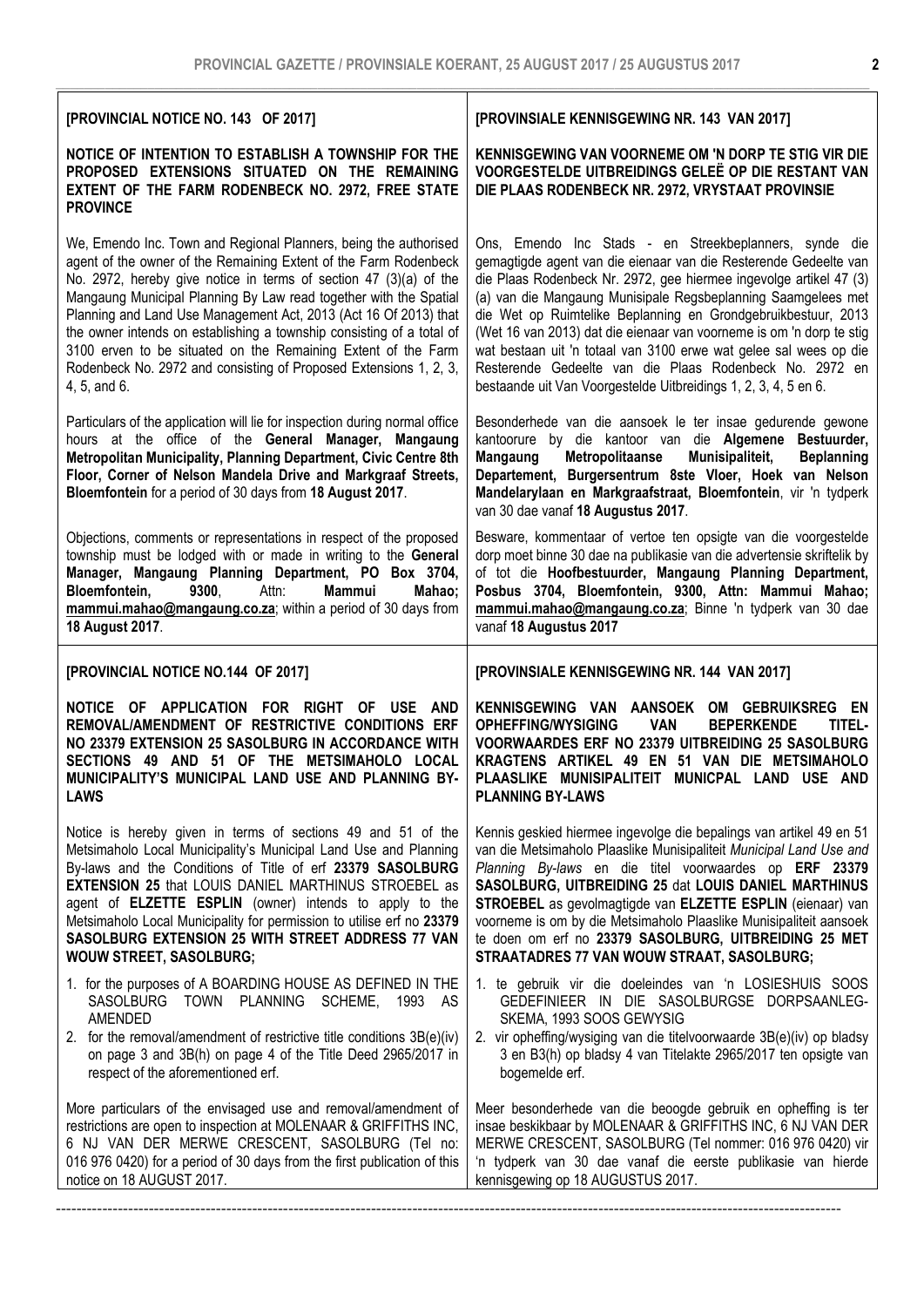3

| Properly motivated objections to the envisaged use must be<br>submitted in writing within 21 (twenty one) days after the last<br>publication of this notice on 25 AUGUST 2017 to the applicant as well<br>as the Municipal Manager, P O Box 60, Sasolburg, 1947. | Behoorlik gemotiveerde besware teen die beoogde gebruik moet<br>skriftelik by die applikant sowel as die Munisipale Bestuurder, Posbus<br>60, Sasolburg, 1947 ingehandig word binne 21 (een en twintig) dae<br>vanaf die laaste publikasie van hierdie kennisgewing op 25<br>AUGUSTUS 2017. |
|------------------------------------------------------------------------------------------------------------------------------------------------------------------------------------------------------------------------------------------------------------------|---------------------------------------------------------------------------------------------------------------------------------------------------------------------------------------------------------------------------------------------------------------------------------------------|
| Any person who cannot write may during office hours report to the                                                                                                                                                                                                | Indien enige persoon nie kan skryf nie kan hy gedurende                                                                                                                                                                                                                                     |
| Local Municipality's offices where they will be assisted by a staff                                                                                                                                                                                              | besigheidsure by die Plaaslike Munisipaliteit aanmeld waar hy                                                                                                                                                                                                                               |
| member to transcribe their objections, comments or representations.                                                                                                                                                                                              | bygestaan sal word deur 'n werknemer wat die besware sal opteken.                                                                                                                                                                                                                           |
| Any person who submits comments, objections or representations                                                                                                                                                                                                   | Enige persoon wat 'n beswaar ingee sal in kennis gestel word of daar                                                                                                                                                                                                                        |
| will be notified if a hearing will be held in respect of the application.                                                                                                                                                                                        | 'n verhoor gehou gaan word ten opsigte van die aansoek.                                                                                                                                                                                                                                     |
| [PROVINCIAL NOTICE NO. 145 OF 2017]                                                                                                                                                                                                                              | [PROVINSIALE KENNISGEWING NR. 145 VAN 2017]                                                                                                                                                                                                                                                 |
| NOTICE OF APPLICATION IN TERMS OF SECTION 28 OF THE<br>SPATIAL PLANNING AND LAND USE MANAGEMENT ACT, 2013<br>(ACT 16 OF 2013) : ERF 23220, SASOLBURG EXTENSION 23                                                                                                | KENNISGEWING VAN AANSOEK INGEVOLGE ARTIKEL 28 VAN<br>DIE RUIMTELIKE BEPLANNING EN GRONDGEBRUIKBESTUUR<br>WET, 2013 (WET 16 VAN 2013): ERF 23220, SASOLBURG<br><b>UITBREIDING 23</b>                                                                                                         |
| We, Welwyn Town & Regional Planners, being the authorised agent                                                                                                                                                                                                  | Ons, Welwyn Stads- en Streekbeplanners, synde die gemagtigde                                                                                                                                                                                                                                |
| of the owner, hereby give notice in terms of Section 28 of the Spatial                                                                                                                                                                                           | agent van die eienaar, gee hiermee ingevolge Artikel 28 van die                                                                                                                                                                                                                             |
| Planning and Land Use Management Act, 2013 (Act 16 of 2013) that                                                                                                                                                                                                 | Ruimtelike Beplanning en Grondgebruikbestuur Wet, 2013 (Wet 16                                                                                                                                                                                                                              |
| we have applied to the Metsimaholo Local Municipality for the                                                                                                                                                                                                    | Van 2013) kennis, dat ons by die Metsimaholo Plaaslike Munisipaliteit                                                                                                                                                                                                                       |
| removal of certain conditions in the Title Deed of Erf 23220,                                                                                                                                                                                                    | aansoek gedoen het om die verwydering van sekere beperkende                                                                                                                                                                                                                                 |
| Sasolburg Extension 23, District Parys, Free State Province, situated                                                                                                                                                                                            | voorwaardes in die Titelakte van Erf 23220, Sasolburg Uitbreiding 23,                                                                                                                                                                                                                       |
| at 16 Totius Street, and the simultaneous amendment of the                                                                                                                                                                                                       | Distrik Parys, Vrystaat Provinsie, geleë te 16 Totiusstraat, asook die                                                                                                                                                                                                                      |
| Sasolburg Town Planning Scheme, no. 1 of 1993, by the rezoning of                                                                                                                                                                                                | gelyktydige wysiging van die Sasolburg Dorpsbeplanningskema, nr. 1                                                                                                                                                                                                                          |
| the property, from "Residential Special 1" one dwelling per erf to                                                                                                                                                                                               | van 1993, deur die hersonering van die eiendom van "Woon:                                                                                                                                                                                                                                   |
| "Residential: General" for four dwelling units. Particulars of the                                                                                                                                                                                               | Spesiaal 1" na "Woon: Algemeen" vir vier wooneenhede.                                                                                                                                                                                                                                       |
| application will lie for inspection during normal office hours at the                                                                                                                                                                                            | Besonderhede van die aansoek lê ter insae gedurende gewone                                                                                                                                                                                                                                  |
| Town Planning Department, Room 205, Metsimaholo Civic Centre,                                                                                                                                                                                                    | kantoorure by die kantoor van die Stadsbeplanningsdepartement,                                                                                                                                                                                                                              |
| Fichardt Street, Sasolburg, for a period of 30 days from 25 August                                                                                                                                                                                               | Kamer 205, Metsimaholo Burgersentrum, Fichardtstraat, Sasolburg,                                                                                                                                                                                                                            |
| 2017. Objections to or representations in respect of the application                                                                                                                                                                                             | vir 'n tydperk van 30 dae vanaf 25 Augustus. Besware teen of vertoë                                                                                                                                                                                                                         |
| must be lodged with or made in writing to the Local Economic                                                                                                                                                                                                     | ten opsigte van die aansoek moet voor of op 25 Augustus 2017                                                                                                                                                                                                                                |
| Development and Planning Department, PO Box 60, Sasolburg,                                                                                                                                                                                                       | skriftelik tot die Plaaslike Ekonomiese Ontwikkeling en Beplannings                                                                                                                                                                                                                         |
| 1947, before or on 25 August 2017.                                                                                                                                                                                                                               | Departement, Posbus 60, Sasolburg, 1947, ingedien of gerig word.                                                                                                                                                                                                                            |
| Any person who cannot write may during office hours come to the                                                                                                                                                                                                  | Enige persoon wat nie kan skryf nie kan gedurende kantoorure by die                                                                                                                                                                                                                         |
| address stated in the notice where a staff member of the municipality                                                                                                                                                                                            | adres vermeld in die kennisgewing, gaan waar 'n personeellid van die                                                                                                                                                                                                                        |
| will assist those persons by transcribing their objections, comments                                                                                                                                                                                             | munisipaliteit daardie persone sal help deur transkribering van hul                                                                                                                                                                                                                         |
| or representations. A person who submits comments, objections or                                                                                                                                                                                                 | besware, kommentaar of vertoë. 'n Persoon wat kommentaar voorlê,                                                                                                                                                                                                                            |
| representations will be notified if a hearing will be held in respect of                                                                                                                                                                                         | beswaar maak of vertoë rig sal in kennis gestel word as 'n verhoor                                                                                                                                                                                                                          |
| the application.                                                                                                                                                                                                                                                 | gehou word ten opsigte van die aansoek.                                                                                                                                                                                                                                                     |
| Contact details of applicant: Welwyn Town and Regional                                                                                                                                                                                                           | Kontak besonderhede van applikant: Welwyn Stads - en                                                                                                                                                                                                                                        |
| Planners, P.O. Box 6436, Vanderbijlpark, 1900, Tel: (016) 933                                                                                                                                                                                                    | Streekbeplanners, Posbus 6436, Vanderbijlpark, 1900, Tel: (016)                                                                                                                                                                                                                             |
| 9293. Contact details of owner: J.A. Schutte & C.A. Schutte 082                                                                                                                                                                                                  | 933 9293. Kontakbesonderhede van eienaar: J.A. Schutte & C.A.                                                                                                                                                                                                                               |
| 2024 227/082 2024 642                                                                                                                                                                                                                                            | Schutte 082 2024 227/ 082 2024 642                                                                                                                                                                                                                                                          |

--------------------------------------------------------------------------------------------------------------------------------------------------------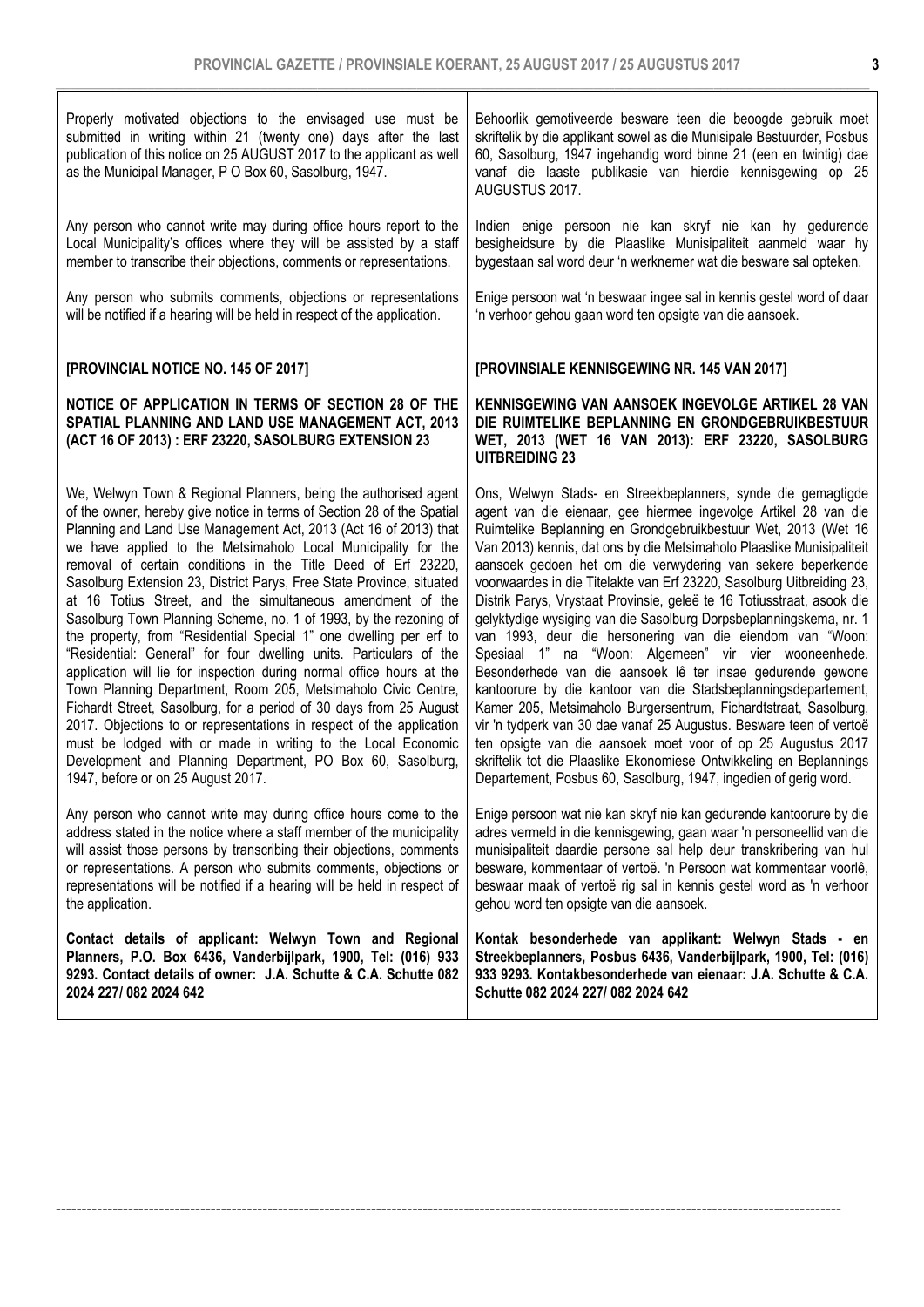| [PROVINCIAL NOTICE NO.146 OF 2017]                                                                                                                                                                                                                                                                                                                                                                                                                                                                          |                                                                                                                                                                                                                                                                                                                                                                                                               |                                                                                                                                          |                                                                                                               | [PROVINSIALE KENNISGEWING NR. 146 VAN 2017]                                                                                                                                                                                                                                                                                                                                                                                                                                                                      |                                                       |                                                                                                                                                                                                                                                                                                                                                                                                                                          |                                                                                                                                          |                                                                                                                         |                                      |
|-------------------------------------------------------------------------------------------------------------------------------------------------------------------------------------------------------------------------------------------------------------------------------------------------------------------------------------------------------------------------------------------------------------------------------------------------------------------------------------------------------------|---------------------------------------------------------------------------------------------------------------------------------------------------------------------------------------------------------------------------------------------------------------------------------------------------------------------------------------------------------------------------------------------------------------|------------------------------------------------------------------------------------------------------------------------------------------|---------------------------------------------------------------------------------------------------------------|------------------------------------------------------------------------------------------------------------------------------------------------------------------------------------------------------------------------------------------------------------------------------------------------------------------------------------------------------------------------------------------------------------------------------------------------------------------------------------------------------------------|-------------------------------------------------------|------------------------------------------------------------------------------------------------------------------------------------------------------------------------------------------------------------------------------------------------------------------------------------------------------------------------------------------------------------------------------------------------------------------------------------------|------------------------------------------------------------------------------------------------------------------------------------------|-------------------------------------------------------------------------------------------------------------------------|--------------------------------------|
| MANGAUNG METRO MUNICIPALITY: APPLICATION FOR THE<br><b>AMENDMENT</b><br>OF THE BLOEMFONTEIN TOWN PLANNING<br>SCHEME BY THE INSERTION OF THE "SPECIAL USE CLXXXIV"<br>ZONING, THE REZONING OF ERF 8491, UNIVERSITAS, TO THE<br>NEW SPECIAL USE ZONING, AND THE REMOVAL OF<br><b>RESTRICTIONS.</b>                                                                                                                                                                                                            |                                                                                                                                                                                                                                                                                                                                                                                                               |                                                                                                                                          |                                                                                                               | MANGAUNG METRO MUNISIPALITEIT: AANSOEK VIR DIE WYSIGING<br>VAN DIE BLOEMFONTEIN DORPSAANLEGSKEMA DEUR DIE<br>INVOEGING VAN "SPESIALE GEBRUIK CLXXXIV", HERSONERING<br>VAN ERF 8491, UNIVERSITAS, EN OPHEFFING VAN BEPERKENDE<br><b>VOORWAARDES.</b>                                                                                                                                                                                                                                                              |                                                       |                                                                                                                                                                                                                                                                                                                                                                                                                                          |                                                                                                                                          |                                                                                                                         |                                      |
| Property Description<br>: Erf 8491, Universitas<br><b>Physical Address</b><br>232 Paul Kruger Avenue, Universitas<br>Description of application<br>Application for the amendment of the Bloemfontein Town Planning<br>Scheme for the inclusion of "Special Use CLXXXIV", followed by the<br>rezoning of erf 8491, Universitas, from "Single Residential 2" to "Special<br>Use CLXXXIV", and the removal of restrictions to accommodate a<br>pathologist laboratory and ancillary land uses on the said erf. |                                                                                                                                                                                                                                                                                                                                                                                                               |                                                                                                                                          |                                                                                                               | Eiendomsbeskrywing<br>Erf 8491, Universitas<br><b>Fisiese Adres</b><br>Paul Krugerlaan 232, Universitas<br>Beskrywing van aansoek<br>Aansoek vir die wysiging van die Bloemfontein Dorpsaanlegskema deur<br>die invoeging van "Spesiale Gebruik CLXXXIV", gevolg deur die<br>hersonering van erf 8491, Universitas, vanaf "Enkelwoon 2" na "Spesiale<br>Gebruik CLXXXIV", en die ophheffing van beperkende voorwaardes om 'n<br>patoloog laboratorium en aanvullende grondgebruike op die erf te<br>akkommodeer. |                                                       |                                                                                                                                                                                                                                                                                                                                                                                                                                          |                                                                                                                                          |                                                                                                                         |                                      |
| Application is made for the following:<br>Amend Section 23, Table IV and Section 29.10 of the Town-Planning<br>Scheme of Bloemfontein by the inclusion of "Special Use CLXXXIV", in<br>order to read as follows:                                                                                                                                                                                                                                                                                            |                                                                                                                                                                                                                                                                                                                                                                                                               |                                                                                                                                          |                                                                                                               | Aansoek word gemaak vir die volgende:<br>Wysig artikel 23, Tabel IV en artikel 29.10 van die Bloemfontein<br>Dorpsaanlegskema deur die invoeging van "Spesiale Gebruik CLXXXIV",<br>om te lees soos volg:                                                                                                                                                                                                                                                                                                        |                                                       |                                                                                                                                                                                                                                                                                                                                                                                                                                          |                                                                                                                                          |                                                                                                                         |                                      |
| <b>Use</b><br>zone                                                                                                                                                                                                                                                                                                                                                                                                                                                                                          | <b>Purposes for</b><br>which<br>buildings may<br>be erected<br>and land may<br>be used                                                                                                                                                                                                                                                                                                                        | <b>Purposes</b><br>for which<br>buildings<br>may be<br>erected<br>and land<br>may be<br>used only<br>with the<br>council's<br>permission | <b>Purposes</b><br>for<br>which<br>buildings<br>may not<br>be<br>erected<br>and<br>land may<br>not be<br>used | Colour<br>on<br>scheme<br>map                                                                                                                                                                                                                                                                                                                                                                                                                                                                                    | Gebruiks-<br>sone                                     | <b>Doeleindes</b><br>waarvoor<br>geboue<br>opgerig mag<br>word en grond<br>gebruik mag<br>word                                                                                                                                                                                                                                                                                                                                           | <b>Doeleindes</b><br>waarvoor<br>geboue<br>opgerig mag<br>word en<br>grond<br>gebruik mag<br>word met die<br>toestemming<br>van die raad | <b>Doeleindes</b><br>waarvoor<br>geboue nie<br>opgerig<br>mag word<br>nie en<br>grond nie<br>gebruik<br>mag word<br>nie | <b>Kleur</b><br>op<br>skema<br>kaart |
| <b>Special</b><br><b>Use</b><br><b>CLXXXIV</b><br>(184)                                                                                                                                                                                                                                                                                                                                                                                                                                                     | Medical offices<br>for buildings<br>used by<br>doctors,<br>pathologists,<br>dentists,<br>radiologists,<br>physiotherapists<br>and any other<br>medical related<br>occupation<br>whereby<br>patients are<br>seen on an<br>appointment<br>basis, without<br>the facility of<br>hospitalisation.<br>No pharmacies<br>are included.<br>This erf is also<br>restricted to a<br>maximum GLA<br>of 620m <sup>2</sup> | None                                                                                                                                     | None                                                                                                          | Orange<br>1                                                                                                                                                                                                                                                                                                                                                                                                                                                                                                      | <b>Spesiale</b><br>Gebruik<br><b>CLXXXIV</b><br>(184) | Mediese<br>kantoorgeboue<br>vir die gebruik<br>deur, patoloë,<br>tandaartse,<br>radioloë<br>fisioterapeute en<br>enige ander<br>mediese<br>verwante beroep<br>waarvolgens<br>pasiënte op 'n<br>afspraakbasis<br>gesien word,<br>sonder die<br>moontlikheid vir<br>hospitalisasie.<br>Geen apteke is<br>ingesluit nie.<br>Hierdie erf is ook<br>beperk tot 'n<br>maksimum bruto<br>verhuurbare<br>vloeroppervlak<br>van 620m <sup>2</sup> | Geen                                                                                                                                     | Geen                                                                                                                    | Oranje<br>1                          |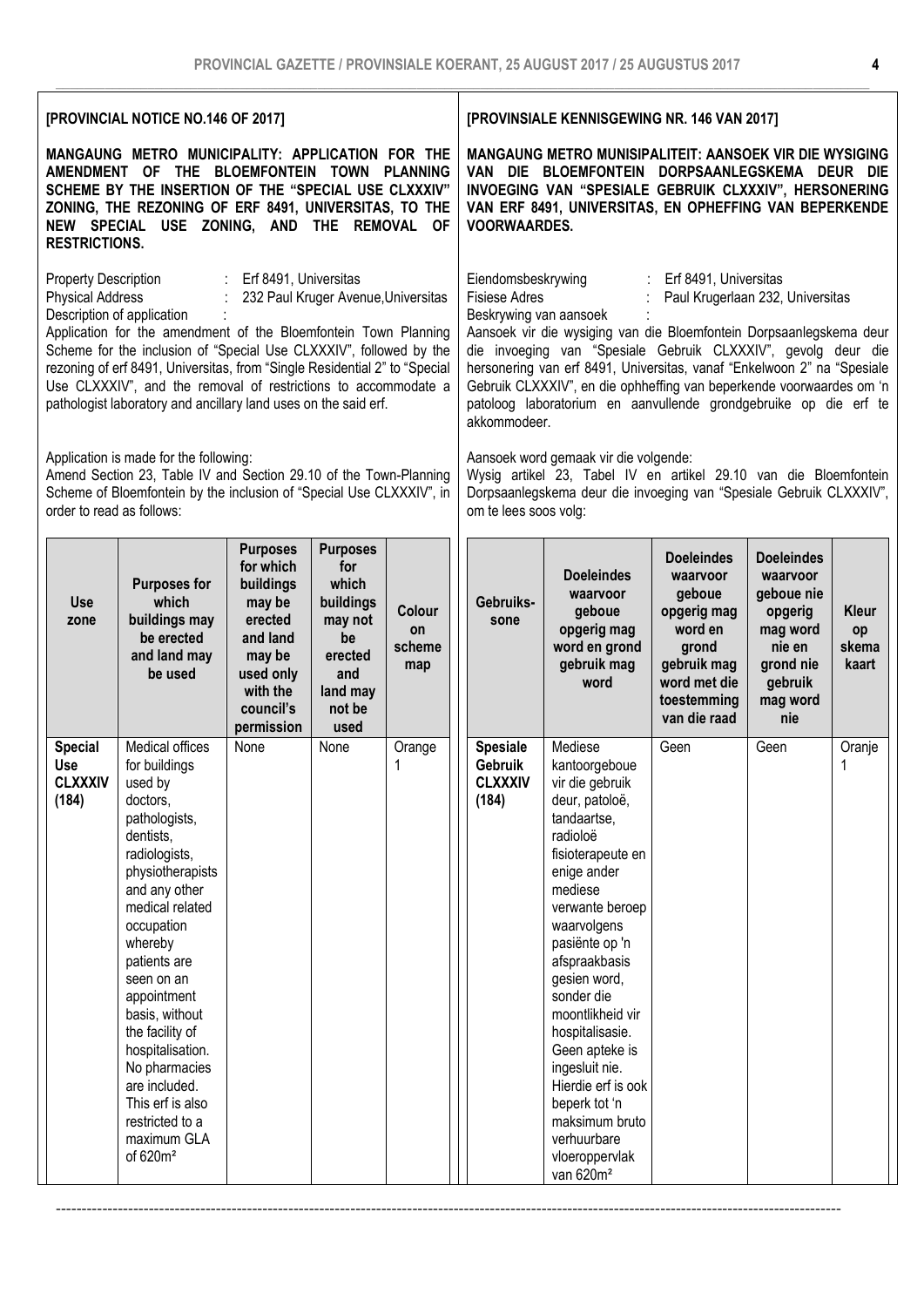Section 29:

Amend sub-section 10 by including the following:

| Permissible land uses              | : Medical offices for buildings used by<br>doctors, pathologists, dentists,<br>radiologists, physiotherapists and any<br>other medical related occupation<br>whereby patients are seen on an<br>appointment base, without the facility of<br>hospitalisation. No pharmacies are |
|------------------------------------|---------------------------------------------------------------------------------------------------------------------------------------------------------------------------------------------------------------------------------------------------------------------------------|
|                                    | included.                                                                                                                                                                                                                                                                       |
| Height                             | Double storey                                                                                                                                                                                                                                                                   |
| <b>Bulk</b>                        | None                                                                                                                                                                                                                                                                            |
| Coverage                           | 40%                                                                                                                                                                                                                                                                             |
| Access                             | Ingress and egress must be obtained from<br>Turkoois Street                                                                                                                                                                                                                     |
| Parking                            | Medical Use at 6 spaces / 100m <sup>2</sup> of GLA<br>with a minimum of 6 parking spaces.<br>Office use at 4 spaces / 100m <sup>2</sup> GLA with a<br>minimum of 4 parking spaces.                                                                                              |
| Gross leasable area<br>restriction | Maximum of 620m <sup>2</sup>                                                                                                                                                                                                                                                    |
|                                    |                                                                                                                                                                                                                                                                                 |

Notice is hereby given for general information in terms of the provisions of section 47(3)(a) and (b) of the Mangaung Metro Municipality Land Use Planning By-law that an application in terms of section 16(2)(ii) and 16(2)(iii) has been respectively made for the rezoning of the said erf from "Single Residential 2" to "Special Use CLXXXIV" above and the removal of restrictions B(a) and B(b) as contained within Deed of Transfer T19470/2008.

The application, relevant plans, documents and information will be available for inspection during office hours (08:30 – 15:00) at the office of the Town and Regional Planning Sub-directorate of the Mangaung Metropolitan Municipality, Room 1011, 10<sup>th</sup> Floor, Bram Fischer Building, corner of Nelson Mandela Drive and Markgraaf Street, Bloemfontein, for a period of 30 days from the date of publication hereof, 25 August 2017.

Any person who has an interest in the matter and who wishes to object to the granting of the application or who desires to be heard, or wants to make representations concerning the matter, must communicate in writing with the Town and Regional Planning Sub-directorate of the Mangaung Metropolitan Municipality at the above-mentioned address, or email: patricia.maasdorp@mangaung.co.za or post to P.O. Box 3704, Bloemfontein, within a period of 30 days from the date of publication hereof, 25 August – 23 September 2017, quoting your, name, address, contact details, interest in the application and reasons for your comments. The Municipality may refuse to accept comments received after the closing date. Any person who cannot write will be assisted by a Municipal official by transcribing their comments

| Artikel 29:<br>Wysig sub-artikel 10 deur die invoeging van:<br>Toelaatbare grondgebruike: Mediese kantoorgeboue vir die gebruik<br>deur patoloë, tandaartse, radioloë,<br>fisioterapeute en enige ander mediese<br>verwante beroep waarvolgens pasiënte op<br>'n afspraakbasis gesien word, sonder die<br>Moontlikheid van hospitalisasie. Geen<br>apteke is ingesluit nie. |  |                                                                                                                                                                                                     |  |
|-----------------------------------------------------------------------------------------------------------------------------------------------------------------------------------------------------------------------------------------------------------------------------------------------------------------------------------------------------------------------------|--|-----------------------------------------------------------------------------------------------------------------------------------------------------------------------------------------------------|--|
| Hoogte                                                                                                                                                                                                                                                                                                                                                                      |  | : Dubbelverdieping                                                                                                                                                                                  |  |
| <b>Bulk</b>                                                                                                                                                                                                                                                                                                                                                                 |  | : Geen                                                                                                                                                                                              |  |
| Dekking                                                                                                                                                                                                                                                                                                                                                                     |  | : $40\%$                                                                                                                                                                                            |  |
| Toegang                                                                                                                                                                                                                                                                                                                                                                     |  | : Toegang moet verkry word vanaf Turkoois<br>straat                                                                                                                                                 |  |
| Parkering                                                                                                                                                                                                                                                                                                                                                                   |  | : Mediese gebruik by 6 parkeerspasies per<br>/ 100m <sup>2</sup> GLA met 'n minimum van 6<br>spasies. Kantorgebruik by 4<br>parkeerspasies / 100m <sup>2</sup> GLA met 'n<br>minimum van 4 spasies. |  |
| Bruto verhuurbare<br>oppervlakte beperking                                                                                                                                                                                                                                                                                                                                  |  | : Maksimum van 620 $m2$                                                                                                                                                                             |  |

Ingevolge artikel 47(3)(a) and (b) van die Mangaung Metro Munisipaliteit Grondgebruik Verordening, word hiermee vir algemene inligting bekend gemaak dat die aansoek, onderskeidelik, in terme van artikel 16(2)(ii) en 16(2)(iii) vir die hersonering van die bogenoemde erf vanaf "Enkelwoon 2" na "Spesiale Gebruik CLXXXIV", soos bo uiteengesit, en vir die opheffing van beperkende voorwaardes B(a) en B(b), soos vervat in Transportakte T19470/2008, ingedien is.

Die aansoek, betrokke planne, dokumente en inligting sal vir besigtiging beskikbaar wees tydens kantoorure (08:30 – 15:00) by die kantore van die Stads- en Streeksbeplanning Sub-direktoraat van die Mangaung Metro Munisipaliteit, Kamer 1011, 10de Vloer, geleë op die hoek van Markgraaffstraat en Nelson Mandelarylaan, Bram Fischer-gebou, Bloemfontein, vir 'n tydperk van 30 dae vanaf die datum van publikasie hiervan, 25 Augustus 2017.

Persone wat beswaar wil maak teen die toestaan van die aansoek en wat verlang om in die verband daarmee gehoor te word of vertoë in verband daarmee wil indien, word uitgenooi om met die Stads- en Streeksbeplanning Sub-direktoraat van Mangaung Metro Munisipaliteit by die bogenoemde adres, of per e-pos patricia.maasdorp@mangaung.co.za of per pos, Posbus 3704, Bloemfontein, skriftelik in verbinding te tree binne 'n tydperk van 30 dae vanaf die publikasies hiervan, 25 Augustus – 23 September 2017. Skrywes moet vergesel word van u naam, adres, telefoonnommers, belang in die aansoek, rede vir u kommentaar, sowel as die datum. Die munisipaliteit mag weier om u kommentaar te aanvaar na die bogenoemde sluitingsdatum. Enige persoon wat nie kan skryf nie sal gehelp word deur 'n munisipale amptenaar, deur u kommentaar op skrif te stel.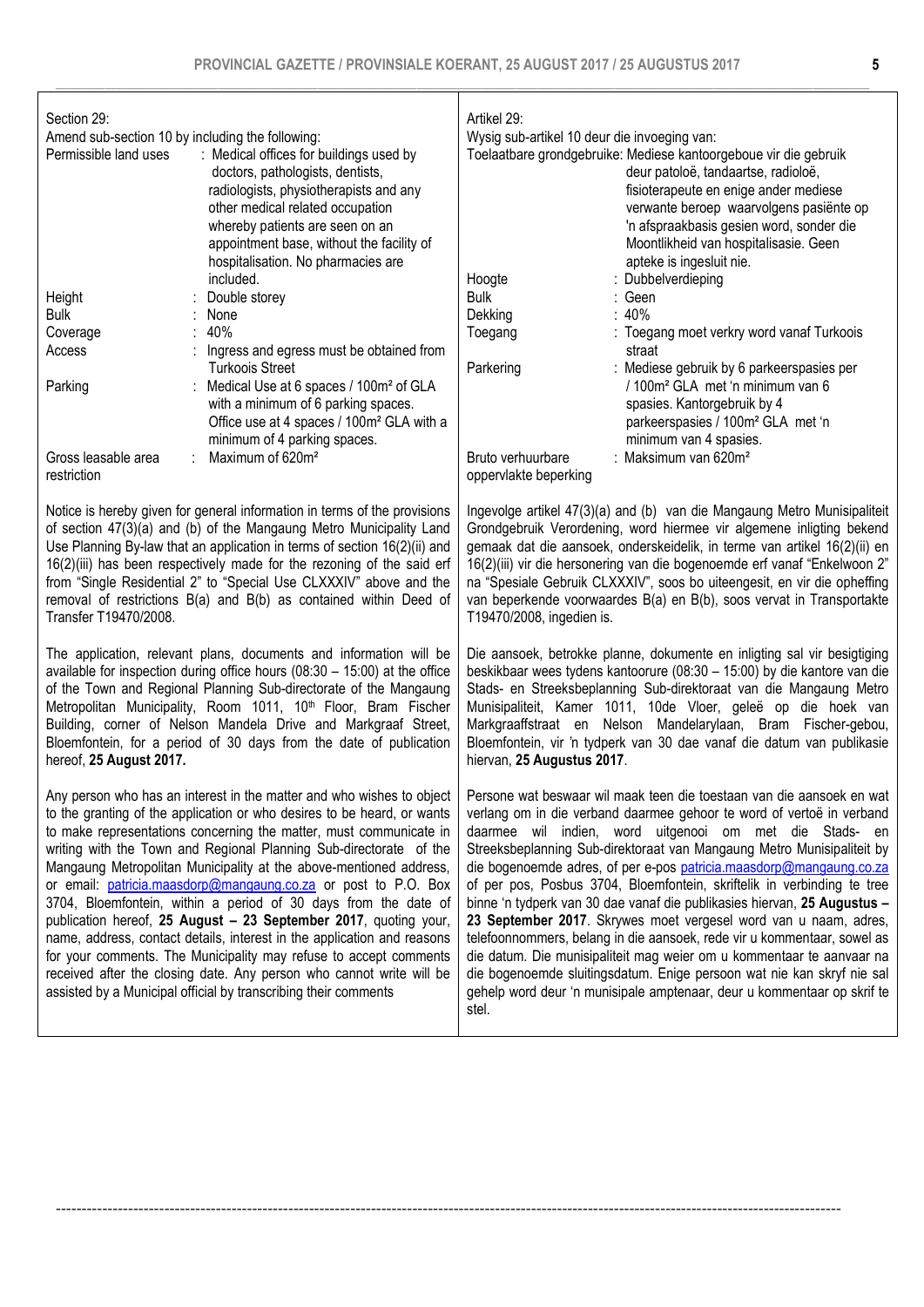## [PROVINCIAL NOTICE NO. 147 OF 2017]

## MANGAUNG MUNICIPAL LAND USE PLANNING BY-LAW (PROVINCIAL GAZETTE NUMBER 35 OF 03 JULY 2015)

The Mangaung Metropolitan Municipality hereby notify for general information in terms of the provisions of section 47(3) (a) and (b) of the Municipal Land Use Planning By-Law, read together with the relevant provisions of the Spatial Planning and Land Use Management Act, 2013, that the following applications have been received from Ralph Rex Town Planner.

Any person who wishes to make an objection to the approval of the application, is hereby invited to lodge and substantiate their objection in writing to the Town and Regional Planning Sub-Directorate, Mangaung Metropolitan Municipality, PO Box 3704, Bloemfontein, 9300 or sent to patricia.maasdorp@mangaung.co.za. Objection(s) stating comprehensive reasons must reach this office within a period of 30 days from the date of publication hereof, i.e. 25 August 2017 – provided that the objection stipulates the full particulars of the objector (s) (postal address, street address, telephone numbers(s) and e-mail address).

Any person who is unable to write may, during office hours, visit the offices of the Directorate Planning, Bram Fischer building, room 1011 on the 10<sup>th</sup> floor, where an official of this office will assist those by transcribing their objections. Any person who submitted an objection will be notified in writing if a hearing will be held in respect of the application.

the following application has been received from De Waal & Nortjé

Incorporated.

### (a) Portion 31 of Erf 2255 Bloemfontein: For the rezoning of portion 31 of Erf 2255 Bloemfontein from "Single Residential 2" to "Service Industry 1" in order to permit the applicant the opportunity to develop a warehouse thereupon. (b) Erf 8166 Bloemfontein Extension 55: For the removal of restrictive conditions (a) and (b) as depicted on page 3 of Deed of Transfer T6244/2017 pertaining to Erf 8166 Bloemfontein extension 55 (10 Eloff Street, Universitas) in order to permit the applicant the opportunity to develop a second residential dwelling unit thereupon. (c) Plot 106 Roodewal Small Holdings: For the removal of restrictive conditions 1. a), 1. b), 1. c) and 1. d) as depicted on page 2 of Deed of Transfer T3888/1995 pertaining to Plot 106 Roodewal Small Holdings (106 Oudam Avenue, Roodewal) and the following subdivision of Plot 106 Roodewal Small Holdings into three portions (remainder included). verhoor ten opsigte van die aansoek gehou sal word. (a) Gedeelte 31 van Erf 2255 Bloemfontein: Die hersonering van gedeelte 31 van Erf 2255 Bloemfontein vanaf "Enkelwoon 2" na "Diensbedryf 1" ten einde die applikant in staat te stel om 'n pakhuis daarop te ontwikkel. (b) Erf 8166 Bloemfontein Uitbreiding 55: Die opheffing van beperkende voorwaardes (a) en (b) op bladsy 3 in Transportakte T6244/2017 van toepassing op Erf 8166 Bloemfontein uitbreiding 55 (Eloff straat 10, Universitas) ten einde die applikant in staat te stel om 'n tweede woning daarop te ontwikkel. (c) Plot 106 Roodewal Kleinplase: Die opheffing van beperkende voorwaardes 1. a), 1. b), 1. c) en 1. d) op bladsy 2 in Transportakte T3888/1995 van toepassing op Plot 106 Roodewal Kleinplase (Oudam Laan 106, Roodewal) en die daaropvolgende onderverdeling van Plot 106 Roodewal Kleinplase in drie gedeeltes (restant ingesluit). [PROVICIAL NOTICE NO. 148 OF 2017] TOKOLOGO MUNICIPAL LAND USE PLANNING BY-LAW (PROVINCIAL GAZETTE NUMBER 162 OF 18 MARCH 2016) The Tokologo Local Municipality hereby notify for general information in terms of the provisions of section 49(3) (a) and (b) of the Municipal Land Use Planning By-Law, read together with the relevant provisions of the Spatial Planning and Land Use Management Act, 2013, that [PROVINSIALE KENNISGEWING NO. 148 VAN 2017] TOKOLOGO MUNISIPALE GRONDGEBRUIK-BEPLANNING BY-WET (PROVINSIALE GAZETTE NOMMER 162 VAN 18 MAART 2016 Die Tokologo Plaaslike Munisipaliteit gee hiermee vir algemene inligting kennis in terme van Artikel 49(3)(a) en (b) van die Munisipale Grondgebruik By-Wet, gelees tesame met die Wet op Ruimtelike

--------------------------------------------------------------------------------------------------------------------------------------------------------

## [PROVINSIALE KENNISGEWING NR. 147 VAN 2017]

## MANGAUNG MUNISIPALE GRONDGEBRUIK-BEPLANNING BY-WET (PROVINSIALE GAZETTE NOMMER 35 VAN 03 JULIE 2015)

Die Mangaung Metropolitaanse Munisipaliteit gee hiermee vir algemene inligting kennis in terme van Artikel 47(3)(a) en (b) van die Munisipale Grondgebruik By-Wet, gelees tesame met die Wet op Ruimtelike Beplanning en Grondgebruik- bestuur, 2013, dat die volgende aansoeke vanaf Ralph Rex Town Planner ontvang is.

Enige persoon wat beswaar wil aanteken teen die goedkeuring van die aansoek, word versoek om hul beswaar skriftelik in te dien by die Stad en Streekbeplanning Sub-Direktoraat, Mangaung Metropolitaanse Munisipaliteit, Posbus 3704, Bloemfontein, 9300 of te stuur na patricia.maasdorp@mangaung.co.za. Besware met volledige redes, moet hierdie kantoor binne 30 dae na die datum van die plasing hiervan; naamlik 25 Augustus 2017 bereik. Beswaarmakers se e-pos adres, pos-en straatadres en telefoonnommers moet skriftelike besware vergesel.

Diegene wat nie kan skryf nie kan gedurende kantoorure die kantoor van die Stadsbeplanning Direktoraat, Bram Fischer gebou, kamer 1011 op die 10de vloer, besoek waar 'n beampte van die kantoor diegene sal bystaan met die transkribering van hulle beswaar. Diegene wat 'n beswaar gemaak het, sal skriftelik in kennis gestel word indien 'n

Beplanning en Grondgebruik- bestuur, 2013, dat die volgende aansoek vanaf De Waal & Nortjé Ingelyf ontvang is.